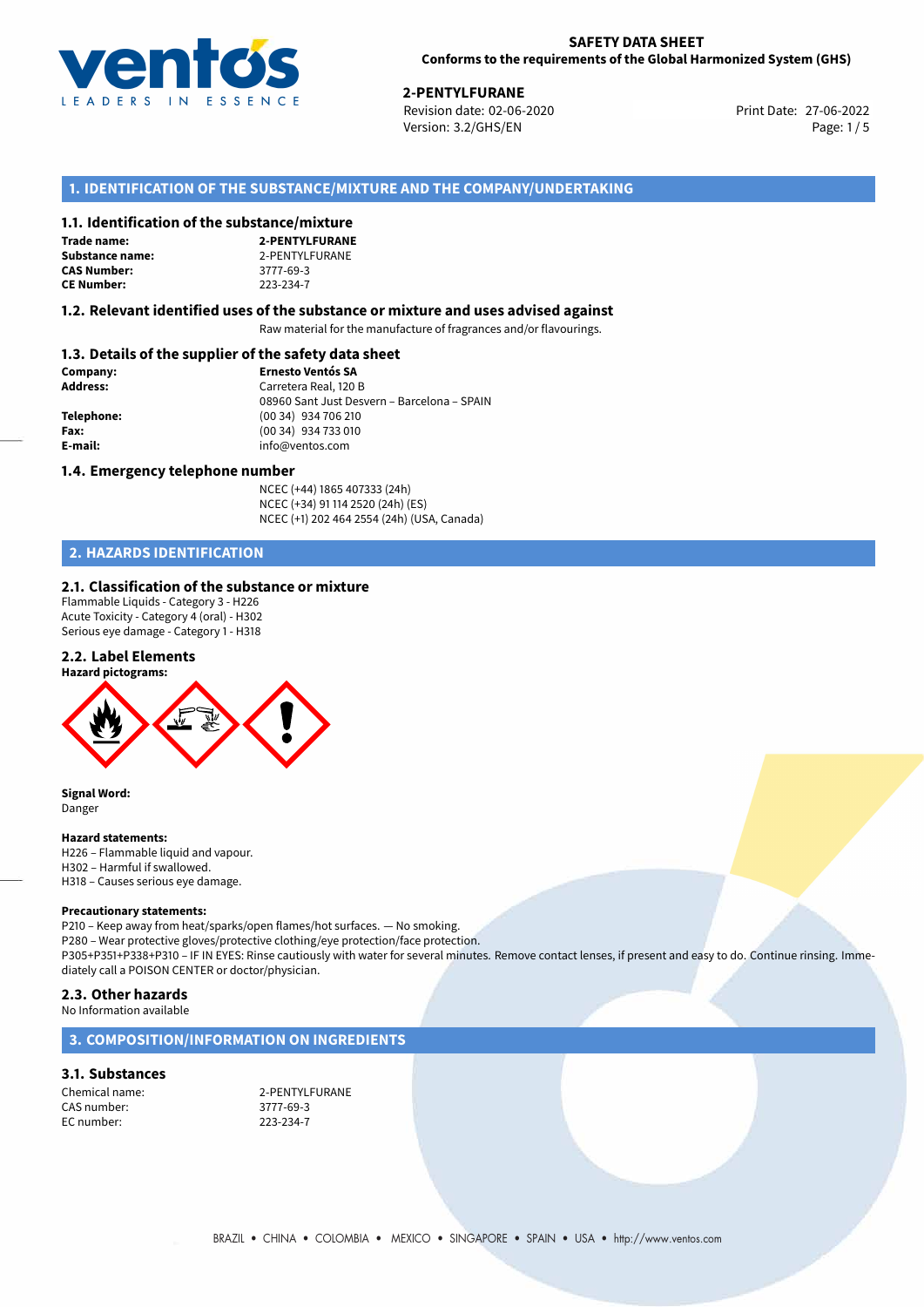

# **2-PENTYLFURANE**<br>
Revision date: 02-06-2020<br> **27-06-2022** Print Date: 27-06-2022

Revision date: 02-06-2020 Version: 3.2/GHS/EN Page: 2 / 5

#### **Hazardous constituents:**

| <b>Chemical Name</b> | % (w/w)   | CAS No<br><b>EC No</b> | <b>Classification according to GHS</b>                                                                                       |
|----------------------|-----------|------------------------|------------------------------------------------------------------------------------------------------------------------------|
| 12-PENTYLFURANE      | $\geq$ 50 | 3777-69-3<br>482-330-9 | Flammable Liquids - Category 3 - H226<br>Acute Toxicity - Category 4 (oral) - H302<br>Serious eye damage - Category 1 - H318 |

[See the full text of the hazard statements in section 16.](#page-4-0)

#### **3.2. Mixtures**

Not applicable.

## **4. FIRST-AID MEASURES**

#### **4.1. Description of necessary first aid measures**

| Ingestion:    | Rinse mouth with water.                                                                                               |  |  |
|---------------|-----------------------------------------------------------------------------------------------------------------------|--|--|
|               | Obtain medical advice.                                                                                                |  |  |
|               | Keep at rest. Do not induce vomiting.                                                                                 |  |  |
| Eye contact:  | In case of contact with eyes, rinse immediately with plenty of water for at least 15 minutes and seek medical advice. |  |  |
| Inhalation:   | Remove person to fresh air and keep at rest.                                                                          |  |  |
|               | Seek immediate medical advice.                                                                                        |  |  |
| Skin contact: | Take off immediately all contaminated clothing.                                                                       |  |  |
|               | Thoroughly wash affected skin with soap and water.                                                                    |  |  |
|               | Seek medical attention if symptoms persist.                                                                           |  |  |

## **4.2. Most important symptoms and effects, both acute and delayed**

No information available.

#### **4.3. Indication of any immediate medical attention and special treatment needed**

No information available.

# **5. FIRE-FIGHTING MEASURES**

#### **5.1. Extinguishing Media**

Water spray, carbon dioxide, dry chemical powder or appropriate foam. For safety reasons do not use full water jet.

#### **5.2. Special hazards arising from the substance or mixture**

Known or Anticipated Hazardous Products of Combustion: Emits toxic fumes under fire conditions.

#### **5.3. Advice for firefighters**

High temperatures can lead to high pressures inside closed containers. Avoid inhalation of vapors that are created. Use appropriate respiratory protection. Do not allow spillage of fire to be poured into drains or watercourses. Wear self-contained breathing apparatus and protective clothing.

### **6. ACCIDENTAL RELEASE MEASURES**

#### **6.1. Personal precautions, protective equipment and emergency procedures**

Evacuate surronding areas. Ensure adequate ventilation. Keep unnecessary and unprotected personnel from entering. Do not breathe vapor/spray. Avoid contact with skin and eyes. Information regarding personal protective measures: see section 8.

#### **6.2. Environmental precautions**

To avoid possible contamination of the environment, do not discharge into any drains, surface waters or groundwaters.

#### **6.3. Methods and materials for containment and cleaning up**

Cover with an inert, inorganic, non-combustible absorbent material (e.g. dry-lime, sand, soda ash). Place in covered containers using non-sparking tools and transport outdoors. Avoid open flames or sources of ignition (e.g. pilot lights on gas hot water heater). Ventilate area and wash spill site after material pickup is complete.

#### **6.4. Reference to other sections**

Information regarding exposure controls, personal protection and disposal considerations can be found in sections 8 and 13.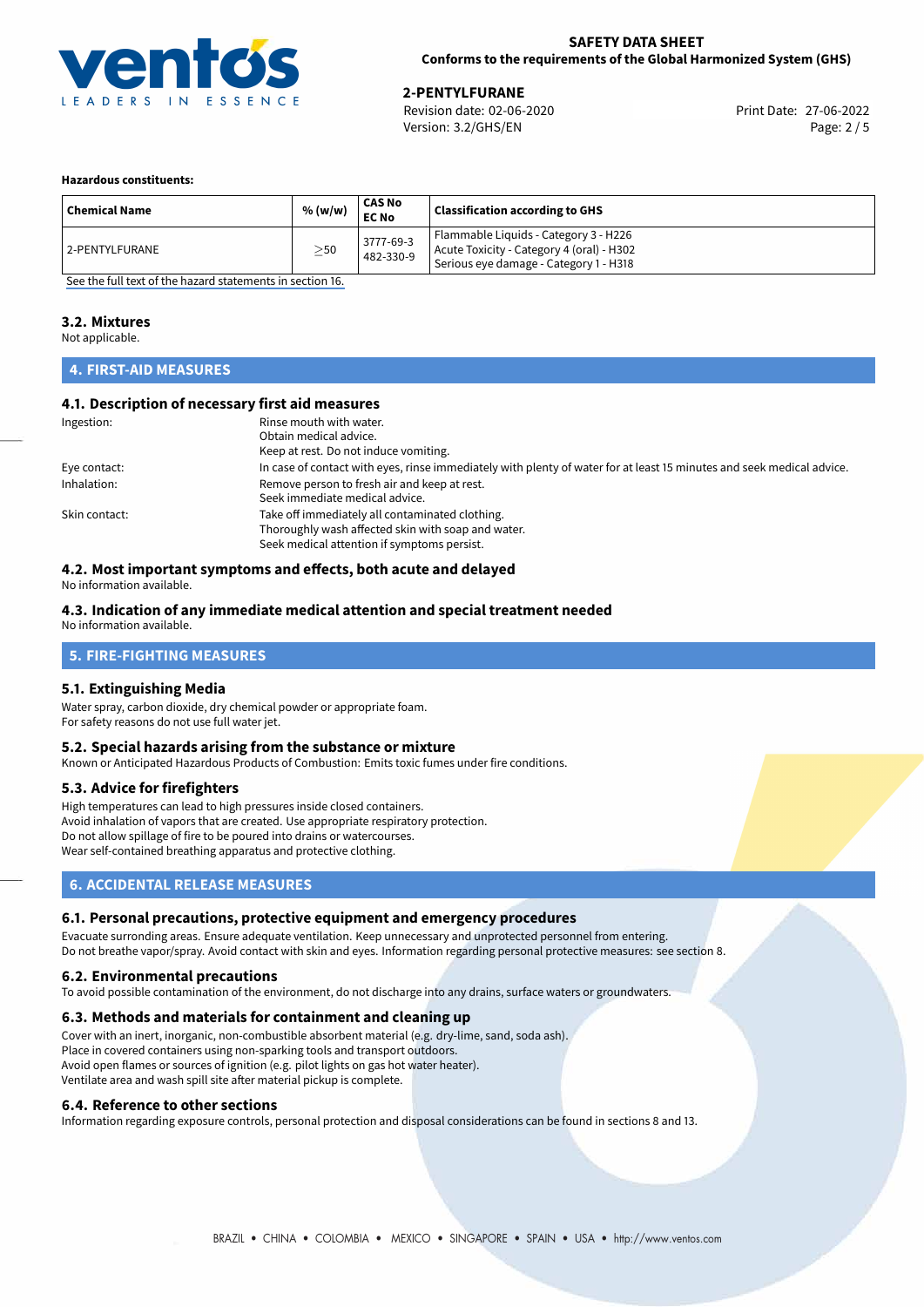

27-06-2022 **2-PENTYLFURANE** Revision date: 02-06-2020 Print Date: Version: 3.2/GHS/EN Page: 3 / 5

# **7. HANDLING AND STORAGE**

### **7.1. Precautions for safe handling**

Do not store or handle this material near food or drinking water. Do not smoke. Avoid contact with the eyes, skin and clothing. Wear protective clothing and use glasses. Observe the rules of safety and hygiene at work. Keep in the original container or an alternative made from a compatible material.

# **7.2. Conditions for safe storage, including any incompatibilities**

Store in tightly closed and preferably full containers in a cool, dry and ventilated area, protected from light. Keep away from sources of ignition (e.g. hot surfaces, sparks, flame and static discharges). Keep away from incompatible materials (see section 10).

#### **7.3. Specific end use(s)**

No information available.

**8. EXPOSURE CONTROLS AND PERSONAL PROTECTION**

# **8.1. Control parameters**

Components with occupational exposure limits: None known.

#### **8.2. Exposure controls**

Measures should be taken to prevent materials from being splashed into the body. Provide adequate ventilation, according to the conditions of use. Use a mechanical exhaust if required.

#### **8.3. Individual protection measures, such as personal protective equipment**

| Eye/Face protection:             | Chemical safety goggles are recommended. Wash contaminated goggles before reuse.                                                            |  |  |  |  |
|----------------------------------|---------------------------------------------------------------------------------------------------------------------------------------------|--|--|--|--|
| Hand Protection:                 | Chemical-resistant gloves are recommended. Wash contaminated gloves before reuse.                                                           |  |  |  |  |
| Body protection:                 | Personal protective equipment for the body should be selected based on the task being performed and the risks<br>involved.                  |  |  |  |  |
| Respiratory Protection:          | In case of insufficient ventilation, use suitable respiratory equipment.                                                                    |  |  |  |  |
| Environmental exposure controls: | Emissions from ventilation or process equipment should be checked to ensure they comply with environmental<br>protection legislation.       |  |  |  |  |
|                                  | In some cases, filters or engineering modifications to the process equipment will be necessary to reduce emissions to<br>acceptable levels. |  |  |  |  |
|                                  |                                                                                                                                             |  |  |  |  |

# **9. PHYSICAL AND CHEMICAL PROPERTIES**

#### **9.1. Information on basic physical and chemical properties**

| Appearance:                            | Liquid                           |
|----------------------------------------|----------------------------------|
| Colour:                                | Conforms to standard             |
| Odour:                                 | Conforms to standard             |
| Odour theshold:                        | Not determined                   |
| pH:                                    | Not determined                   |
| Melting point/freezing point:          | Not determined                   |
| Boling point/boiling range (°C):       | 64-66 (31 hPa);58-60(10 torr)    |
| Flash point:                           | 45 $^{\circ}$ C                  |
| Evaporation rate:                      | Not determined                   |
| Flammability:                          | Not determined                   |
| Lower flammability/Explosive limit:    | Not determined                   |
| Upper flammability/Explosive limit:    | Not determined                   |
| Vapour pressure:                       | Not determined                   |
| Vapour Density:                        | Not determined                   |
| Density:                               | $0,878-0,89$ g/mL (20°C)         |
| Relative density:                      | $0,878 - 0,89$ (20°C)            |
| Water solubility:                      | <b>SLIGHTLY SOLUBLE IN WATER</b> |
| Solubility in other solvents:          | <b>SOLUBLE IN ETHANOL</b>        |
| Partition coefficient n-octanol/water: | Not determined                   |
| Auto-ignition temperature:             | Not determined                   |
| Decomposition temperature:             | Not determined                   |
| Viscosity, dynamic:                    | Not determined                   |
| Viscosity, kinematic:                  | Not determined                   |
| Explosive properties:                  | Not determined                   |
| Oxidising properties:                  | Not determined                   |
|                                        |                                  |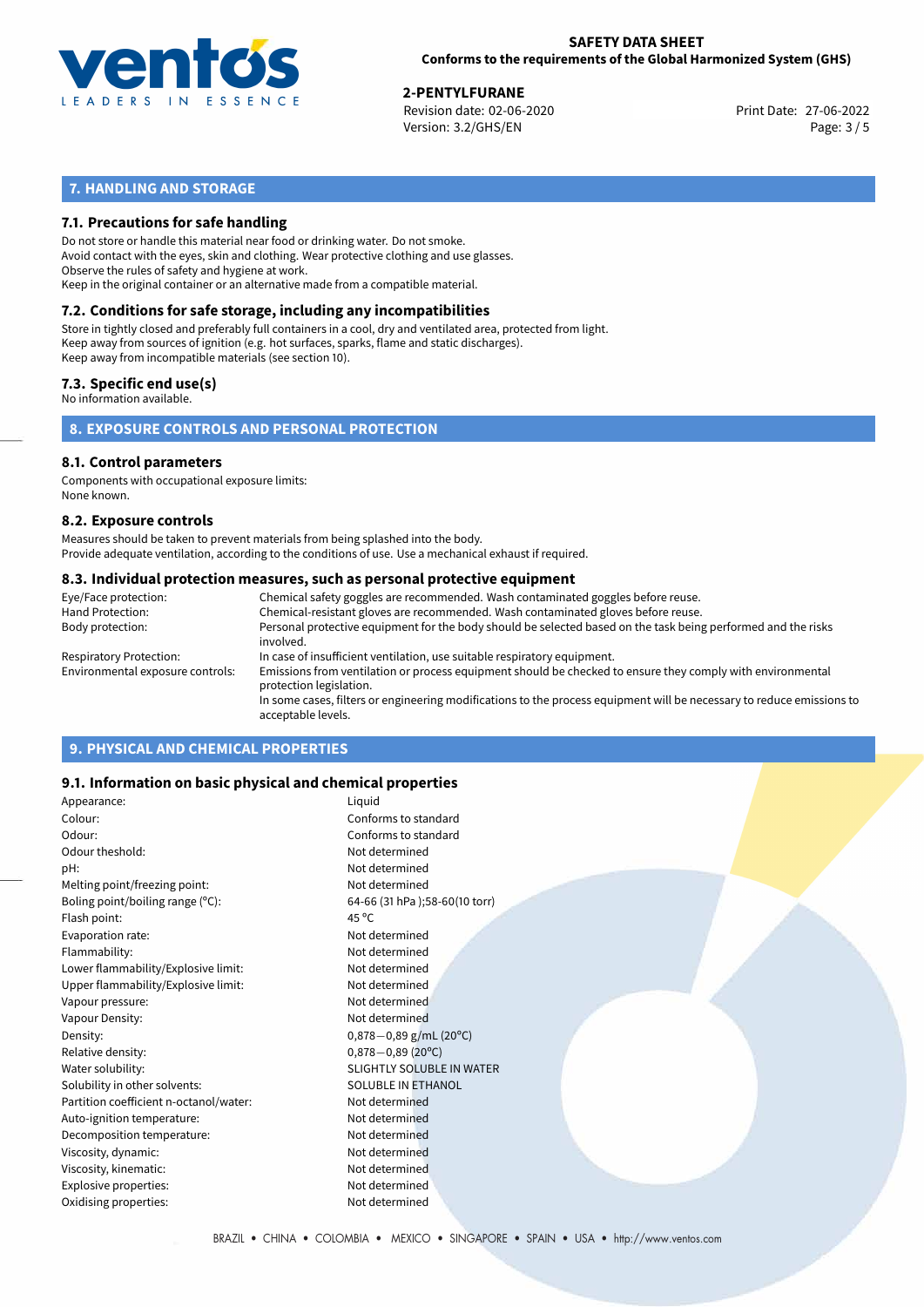

27-06-2022 **2-PENTYLFURANE** Revision date: 02-06-2020 Print Date: Version: 3.2/GHS/EN Page: 4 / 5

# **10. STABILITY AND REACTIVITY**

#### **10.1. Reactivity**

No hazardous reactions if stored and handled as prescribed/indicated.

#### **10.2. Chemical stability**

The product is stable if stored and handled as prescribed/indicated.

#### **10.3. Possibility of hazardous reactions**

No hazardous reactions if stored and handled as prescribed/indicated.

#### **10.4. Conditions to Avoid**

Conditions to Avoid: Excessive heat, flame or other ignition sources.

#### **10.5. Incompatible materials**

Avoid contact with strong acids and bases and oxidizing agents.

#### **10.6. Hazardous decomposition products**

During combustion may form carbon monoxide and unidentified organic compounds.

# **11. TOXICOLOGICAL INFORMATION**

| <b>Acute toxicity</b>                    | Harmful if swallowed.                                                     |  |  |
|------------------------------------------|---------------------------------------------------------------------------|--|--|
| <b>Skin corrosion/irritation</b>         | Based on the data available, the criteria for classification are not met. |  |  |
| Serious eye damage/irritation            | Causes serious eye damage.                                                |  |  |
| <b>Respiratory or skin sensitisation</b> | Based on the data available, the criteria for classification are not met. |  |  |
| <b>Germ cell mutagenicity</b>            | Based on the data available, the criteria for classification are not met. |  |  |
| Carcinogenicity                          | Based on the data available, the criteria for classification are not met. |  |  |
| <b>Reproductive toxicity</b>             | Based on the data available, the criteria for classification are not met. |  |  |
| <b>STOT-single exposure</b>              | Based on the data available, the criteria for classification are not met. |  |  |
| <b>STOT-repeated exposure</b>            | Based on the data available, the criteria for classification are not met. |  |  |
| <b>Aspiration hazard</b>                 | Based on the data available, the criteria for classification are not met. |  |  |

# **12. ECOLOGICAL INFORMATION**

#### **12.1. Toxicity**

**Assessment:** Based on the data available, the criteria for classification are not met. **Experimental/calculated data:** No information available.

#### **12.2. Degradability**

No information available.

#### **12.3. Bioaccumulative potential** No information available.

**12.4. Soil mobility**

# No information available.

#### **12.5. Other adverse effects**

See also sections 6, 7, 13 and 15 Do not allow to get into waste water or waterways.

## **13. DISPOSAL CONSIDERATIONS**

#### **13.1. Waste treatment methods**

Dispose of in accordance with national and local environmental regulations.